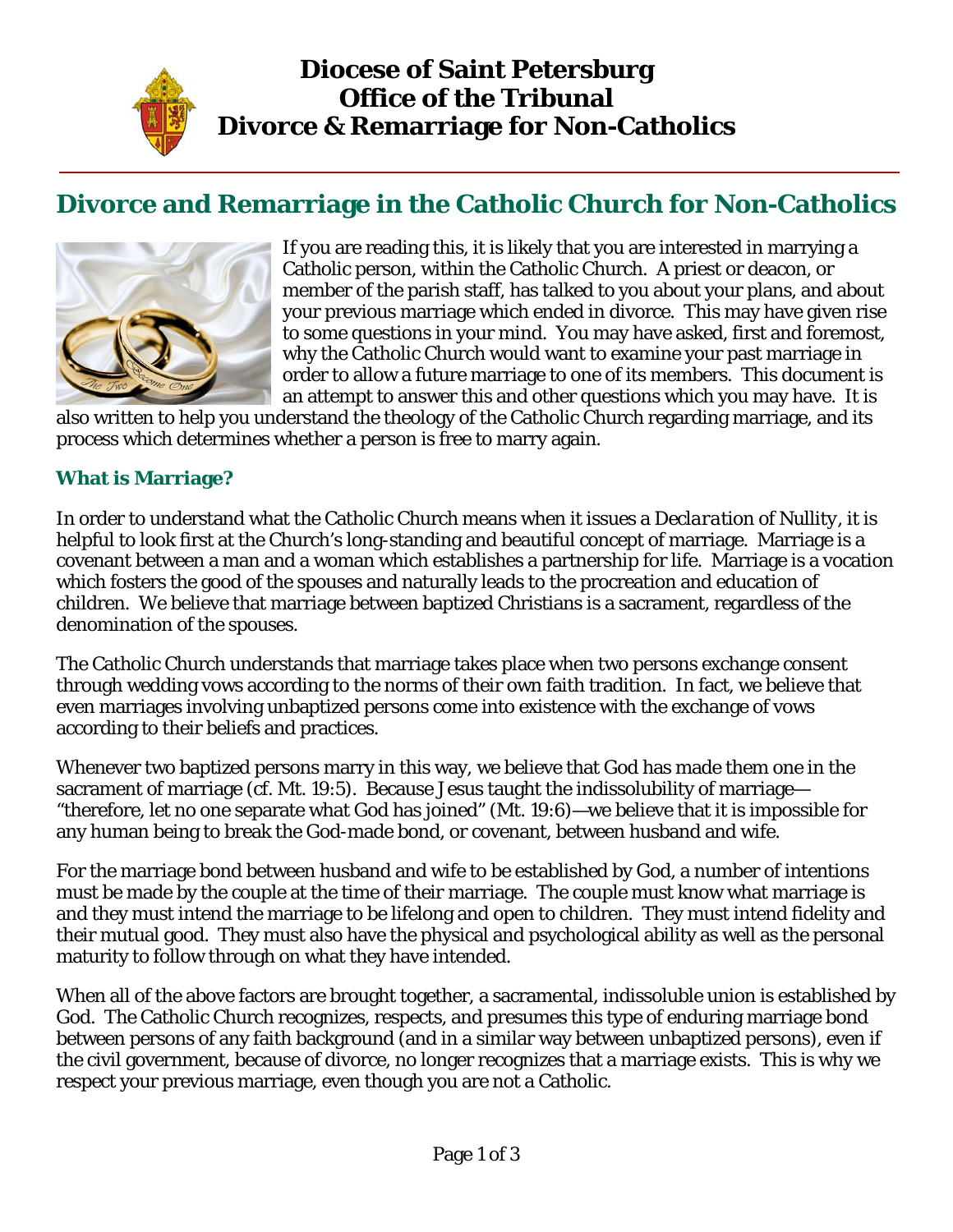

## **Diocese of Saint Petersburg Office of the Tribunal Divorce & Remarriage for Non-Catholics**

### **So, What Exactly is a Declaration of Nullity?**

Is it ever possible to enter a second marriage? Sometimes we need to question our presumption regarding the presence of a sacramental marriage. The Catholic Church recognizes that there are times when the wedding ceremony was beautiful, the right words were spoken, and even children were born of a marriage but, for a variety of reasons, something necessary for the establishment of the marriage bond was missing. When this is the case, it is clearly possible to have two persons, legally married, but never actually joined together by God in a sacramental union.

To be certain, a Declaration of Nullity is not a "Catholic Divorce." The Church does not have the power to divorce any persons who have been united by God. A Declaration of Nullity states that the sacramental bond of marriage was never present from the very beginning of the marriage. If this is decided by the Church, the persons are free to marry again. The Tribunal is the Church court which decides if this sacramental bond was present in a marriage or not.

With this stated, it must also be made clear that a Declaration of Nullity in no way affects the legitimacy of the children of such a previous marriage. Similarly, it has no bearing on other natural and civil obligations such as child support or custody. The Church does not seek to assign blame for the marriage breakup to any of the persons involved.

Every prior marriage must be addressed and evaluated carefully and individually. Therefore, until your previous marriage is reviewed, through the ministry of the Tribunal, you would not be free to enter into a Catholic Church marriage without at least the appearance or occasion of serious sin. To enter into such a union with a Catholic would remove him or her from the sacramental life of the Church, including the reception of Holy Communion.

#### **How Would I Begin the Decree of Nullity Process?**

You will meet locally with a priest or deacon, who will be able to answer your questions and help you complete the introductory paperwork. Once completed, the parish will forward your petition to the Tribunal.

#### **Some Practical Points**

After all the necessary information has been gathered, you will need to wait for a decision of the Tribunal. This wait can be frustrating, as it may take many months. Because of the number of marriage cases pending before the Tribunal and the detailed and careful process with which each one is handled, it is never possible to expedite any one's request for a declaration of nullity, nor to promise a definite date of conclusion, nor even to promise a favorable decision. In light of this, the priest or deacon working with you is not able, nor permitted to set the date for any future wedding.

#### **A Few Final Comments**

While this process can bring up painful memories from the past, we have experienced that most persons have found new strength, understanding, and healing by discussing their prior marriage with a person who represents the Church. It is the sincere intention of this Tribunal that this entire